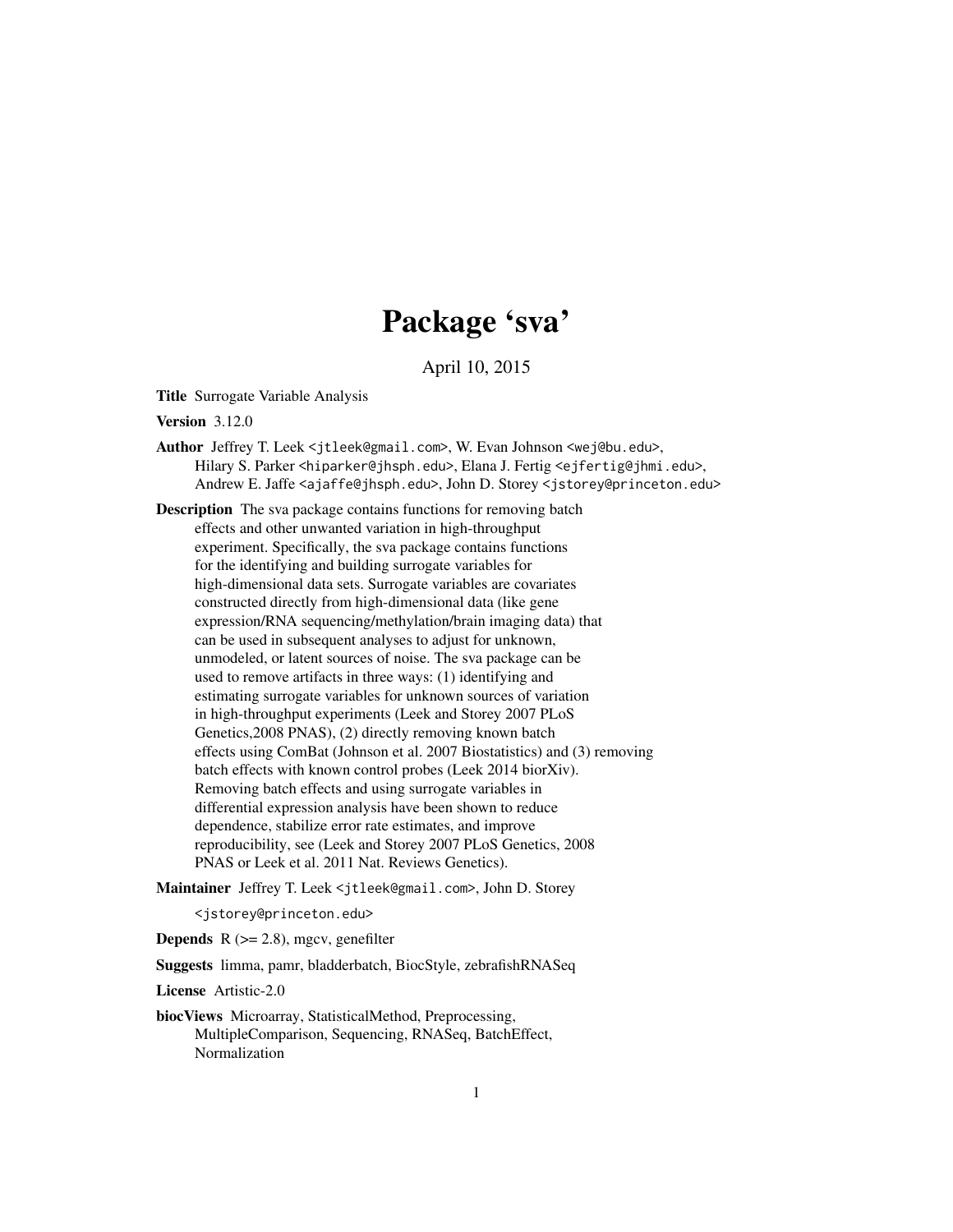### <span id="page-1-0"></span>R topics documented:

| Index | 13 |
|-------|----|

<span id="page-1-1"></span>ComBat *Adjust for batch effects using an empirical Bayes framework*

#### Description

ComBat allows users to adjust for batch effects in datasets where the batch covariate is known, using methodology described in Johnson et al. 2007. It uses either parametric or non-parametric empirical Bayes frameworks for adjusting data for batch effects. Users are returned an expression matrix that has been corrected for batch effects. The input data are assumed to be cleaned and normalized before batch effect removal.

#### Usage

```
ComBat(dat, batch, mod, numCovs = NULL, par.prior = TRUE,
prior.plots = FALSE)
```
#### Arguments

| dat         | Genomic measure matrix (dimensions probe x sample) - for example, expression<br>matrix                                                  |
|-------------|-----------------------------------------------------------------------------------------------------------------------------------------|
| batch       | Batch covariate (multiple batches allowed)                                                                                              |
| mod         | Model matrix for outcome of interest and other covariates besides batch                                                                 |
| numCovs     | The column numbers of the variables in mod to be treated as continuous vari-<br>ables (otherwise all covariates are treated as factors) |
| par.prior   | (Optional) TRUE indicates parametric adjustments will be used, FALSE indi-<br>cates non-parametric adjustments will be used             |
| prior.plots | (Optional)TRUE give prior plots with black as a kernel estimate of the empirical<br>batch effect density and red as the parametric      |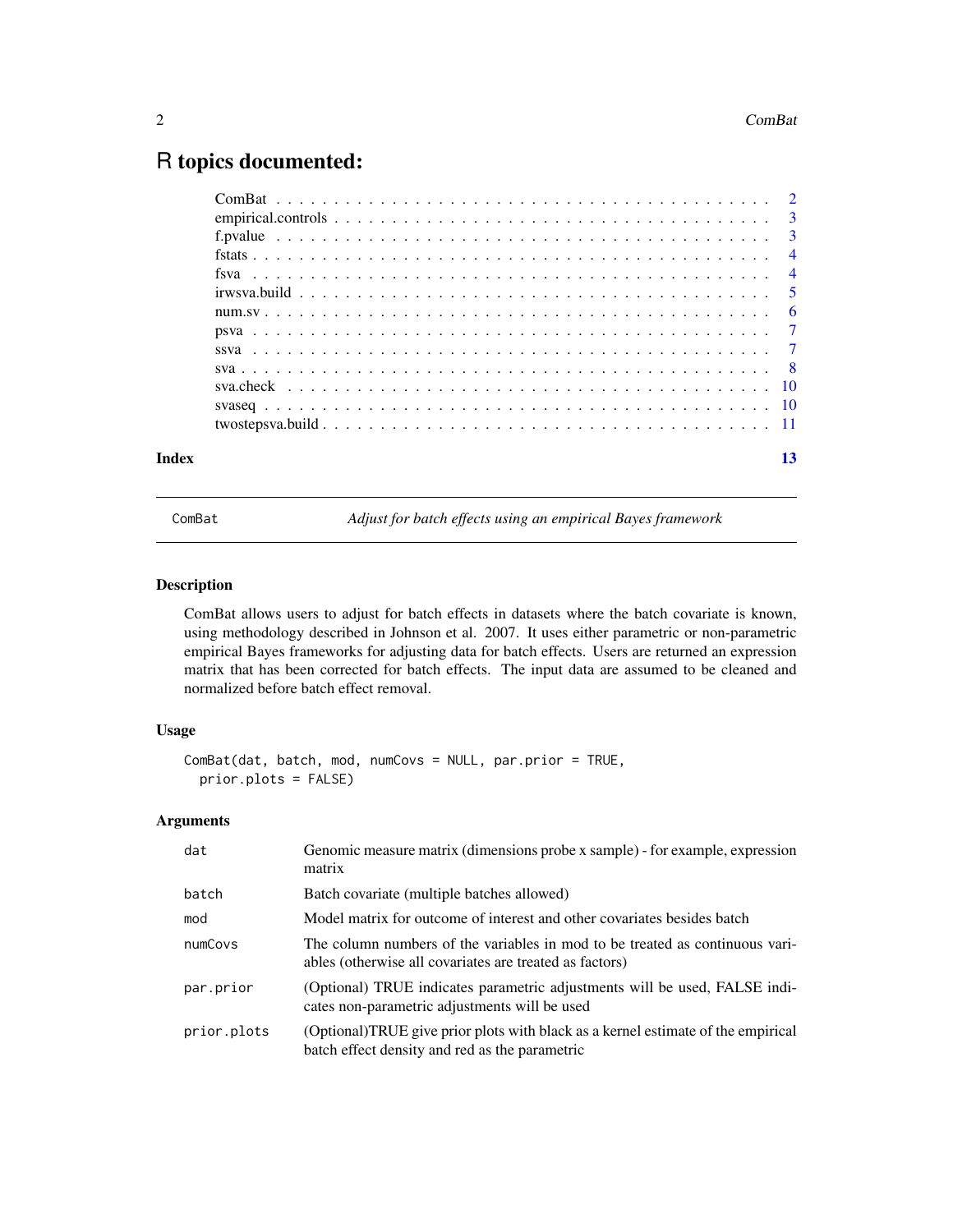#### <span id="page-2-0"></span>Value

data A probe x sample genomic measure matrix, adjusted for batch effects.

<span id="page-2-1"></span>empirical.controls *A function for estimating the probability that each gene is an empirical control*

#### Description

This function uses the iteratively reweighted surrogate variable analysis approach to estimate the probability that each gene is an empirical control.

#### Usage

```
empirical.controls(dat, mod, mod0 = NULL, n.sv, B = 5, type = c("norm",
 "counts"))
```
#### Arguments

| dat              | The transformed data matrix with the variables in rows and samples in columns                                              |
|------------------|----------------------------------------------------------------------------------------------------------------------------|
| mod              | The model matrix being used to fit the data                                                                                |
| mod <sub>0</sub> | The null model being compared when fitting the data                                                                        |
| n.sv             | The number of surogate variables to estimate                                                                               |
| B                | The number of iterations of the irws vaalgorithm to perform                                                                |
| type             | If type is norm then standard irwsva is applied, if type is counts, then the mod-<br>erated log transform is applied first |

#### Value

pcontrol A vector of probabilites that each gene is a control.

f.pvalue *A function for quickly calculating f statistic p-values for use in sva*

#### Description

This function does simple linear algebra to calculate f-statistics for each row of a data matrix comparing the nested models defined by the design matrices for the alternative (mod) and and null (mod0) cases. The columns of mod0 must be a subset of the columns of mod.

#### Usage

f.pvalue(dat, mod, mod0)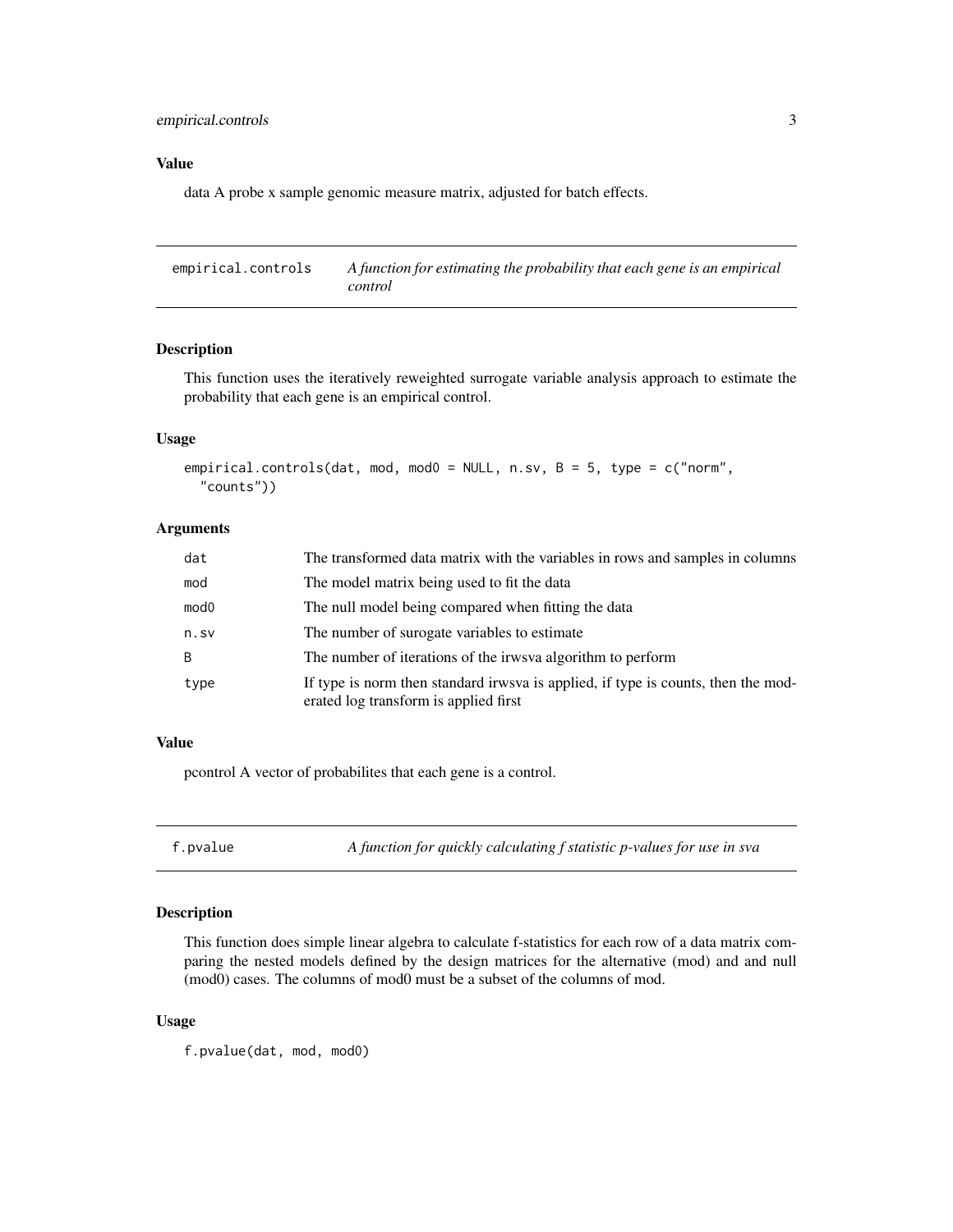#### <span id="page-3-0"></span>**Arguments**

| dat              | The transformed data matrix with the variables in rows and samples in columns |
|------------------|-------------------------------------------------------------------------------|
| mod              | The model matrix being used to fit the data                                   |
| mod <sub>0</sub> | The null model being compared when fitting the data                           |

#### Value

p A vector of F-statistic p-values one for each row of dat.

| A function for quickly calculating f statistics for use in sva<br>fstats |  |
|--------------------------------------------------------------------------|--|
|--------------------------------------------------------------------------|--|

#### Description

This function does simple linear algebra to calculate f-statistics for each row of a data matrix comparing the nested models defined by the design matrices for the alternative (mod) and and null (mod0) cases. The columns of mod0 must be a subset of the columns of mod.

#### Usage

fstats(dat, mod, mod0)

#### Arguments

| dat              | The transformed data matrix with the variables in rows and samples in columns |
|------------------|-------------------------------------------------------------------------------|
| mod              | The model matrix being used to fit the data                                   |
| mod <sub>0</sub> | The null model being compared when fitting the data                           |

#### Value

fstats A vector of F-statistics one for each row of dat.

<span id="page-3-1"></span>fsva *A function for performing frozen surrogate variable analysis as proposed in Parker, Corrada Bravo and Leek 2013*

#### Description

This function performs frozen surrogate variable analysis as described in Parker, Corrada Bravo and Leek 2013. The approach uses a training database to create surrogate variables which are then used to remove batch effects both from the training database and a new data set for prediction purposes. For inferential analysis see [sva](#page-7-1), [svaseq](#page-9-1), with low level functionality available through [irwsva.build](#page-4-1) and [ssva](#page-6-1).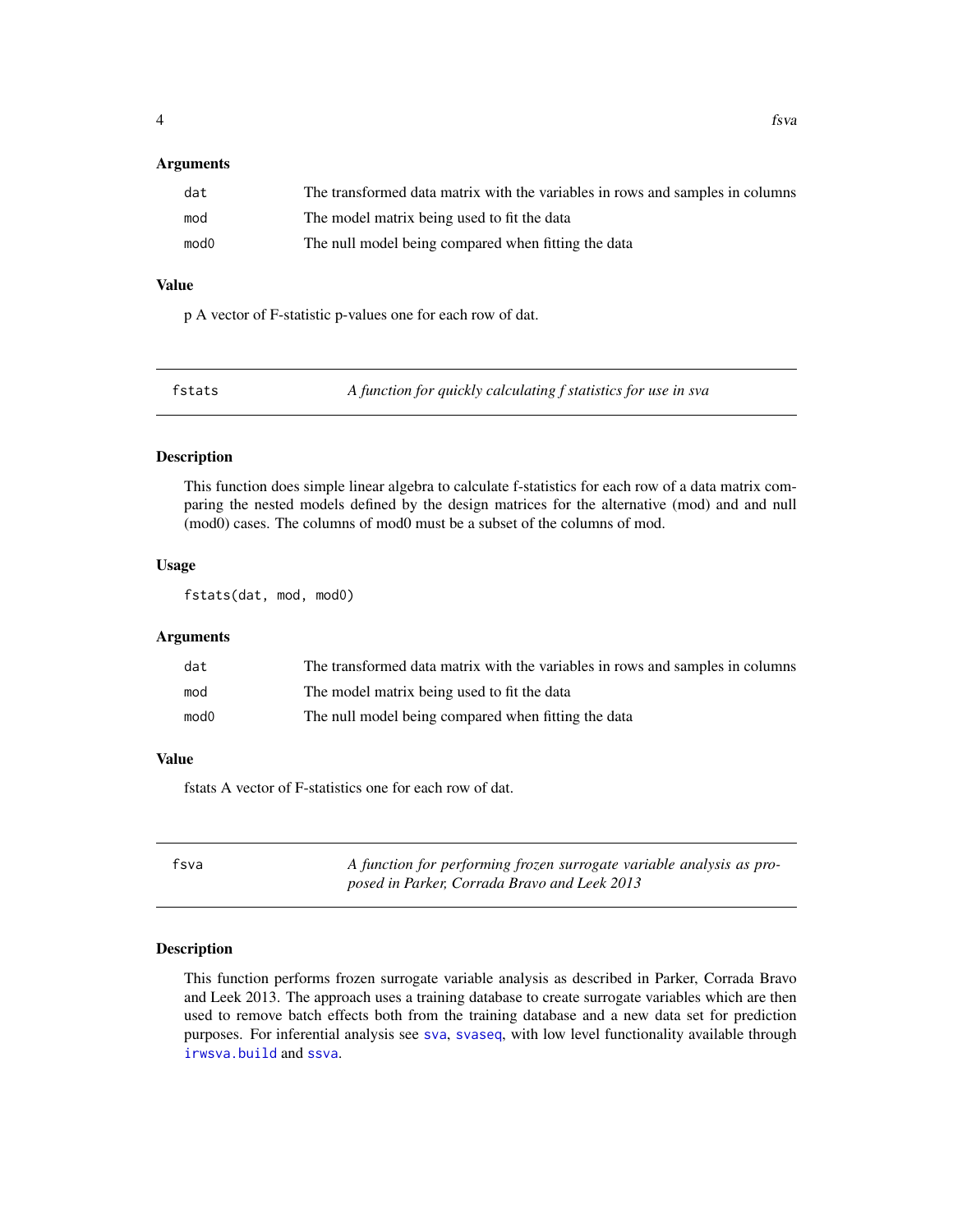#### <span id="page-4-0"></span>irwsva.build 5

#### Usage

fsva(dbdat, mod, sv, newdat = NULL, method = c("fast", "exact"))

#### Arguments

| dbdat     | A m genes by n arrays matrix of expression data from the database/training data                                                                                                 |
|-----------|---------------------------------------------------------------------------------------------------------------------------------------------------------------------------------|
| mod       | The model matrix for the terms included in the analysis for the training data                                                                                                   |
| <b>SV</b> | The surrogate variable object created by running sva on dbdat using mod.                                                                                                        |
| newdat    | (optional) A set of test samples to be adjusted using the training database                                                                                                     |
| method    | If method = "fast" then the SVD is calculated using an online approach, this may<br>introduce slight bias. If method="exact" the exact SVD is calculated, but will<br>be slower |

#### Value

db An adjusted version of the training database where the effect of batch/expression heterogeneity has been removed

new An adjusted version of the new samples, adjusted one at a time using the fsva methodology. newsv Surrogate variables for the new samples

<span id="page-4-1"></span>

| irwsva.build | A function for estimating surrogate variables by estimating empirical |
|--------------|-----------------------------------------------------------------------|
|              | control probes                                                        |

#### Description

This function is the implementation of the iteratively re-weighted least squares approach for estimating surrogate variables. As a buy product, this function produces estimates of the probability of being an empirical control. See the function [empirical.controls](#page-2-1) for a direct estimate of the empirical controls.

#### Usage

```
irwsva.build(dat, mod, mod0 = NULL, n.sv, B = 5)
```
#### Arguments

| dat  | The transformed data matrix with the variables in rows and samples in columns |
|------|-------------------------------------------------------------------------------|
| mod  | The model matrix being used to fit the data                                   |
| mod0 | The null model being compared when fitting the data                           |
| n.sv | The number of surogate variables to estimate                                  |
| B.   | The number of iterations of the irws vaalgorithm to perform                   |
|      |                                                                               |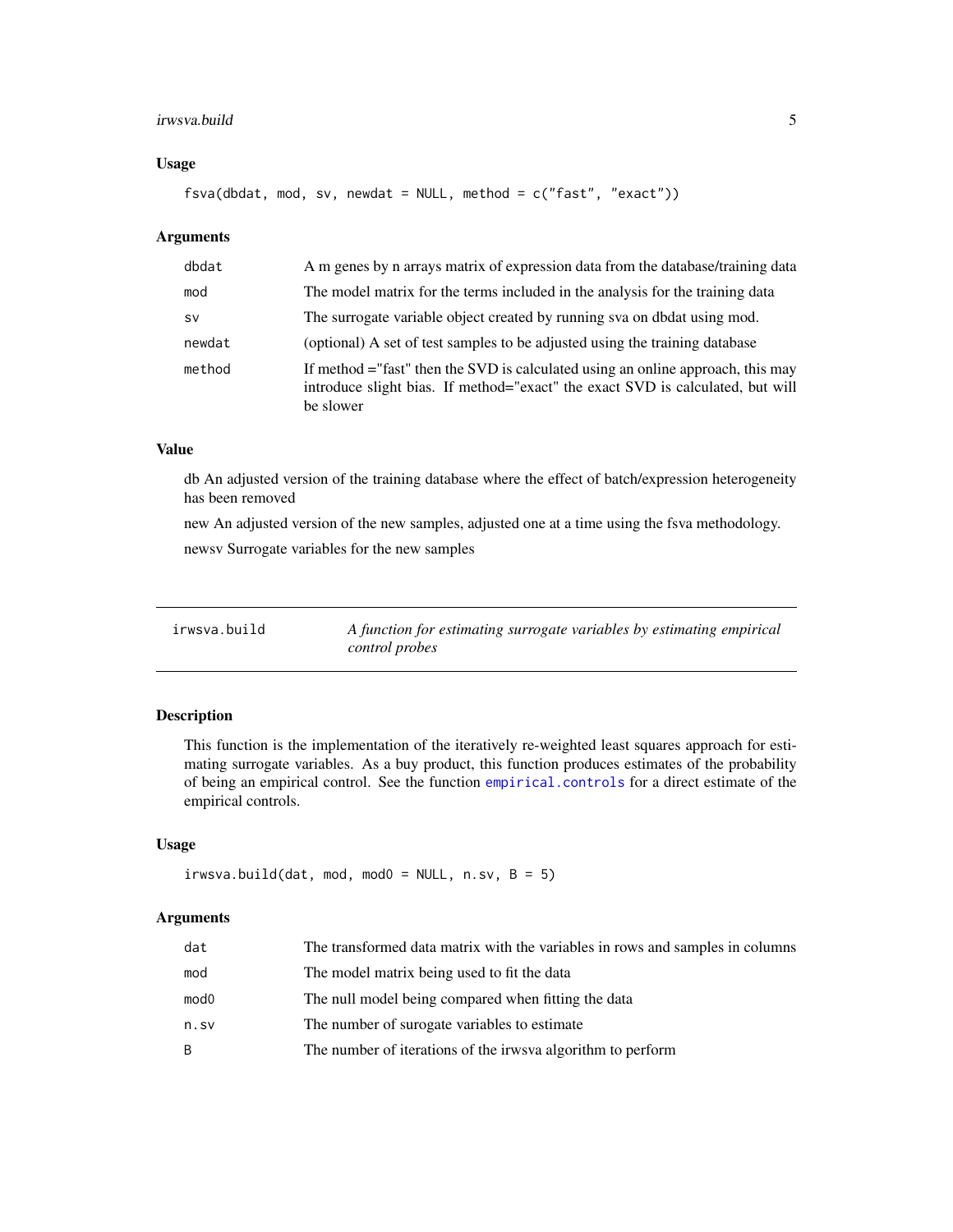#### <span id="page-5-0"></span>Value

sv The estimated surrogate variables, one in each column

pprob.gam: A vector of the posterior probabilities each gene is affected by heterogeneity

pprob.b A vector of the posterior probabilities each gene is affected by mod

n.sv The number of significant surrogate variables

num.sv *A function for calculating the number of surrogate variables to estimate in a model*

#### Description

This function estimates the number of surrogate variables that should be included in a differential expression model. The default approach is based on a permutation procedure originally prooposed by Buja and Eyuboglu 1992. The function also provides an interface to the asymptotic approach proposed by Leek 2011 Biometrics.

#### Usage

```
num.sv(dat, mod, method = c("be", "leek"), vfilter = NULL, B = 20,
 seed = NULL)
```
#### Arguments

| dat     | The transformed data matrix with the variables in rows and samples in columns                |
|---------|----------------------------------------------------------------------------------------------|
| mod     | The model matrix being used to fit the data                                                  |
| method  | One of "be" or "leek" as described in the details section                                    |
| vfilter | You may choose to filter to the vfilter most variable rows before performing the<br>analysis |
| B       | The number of permutaitons to use if method $=$ "be"                                         |
| seed    | Set a seed when using the permutation approach                                               |

#### Value

n.sv The number of surrogate variables to use in the sva software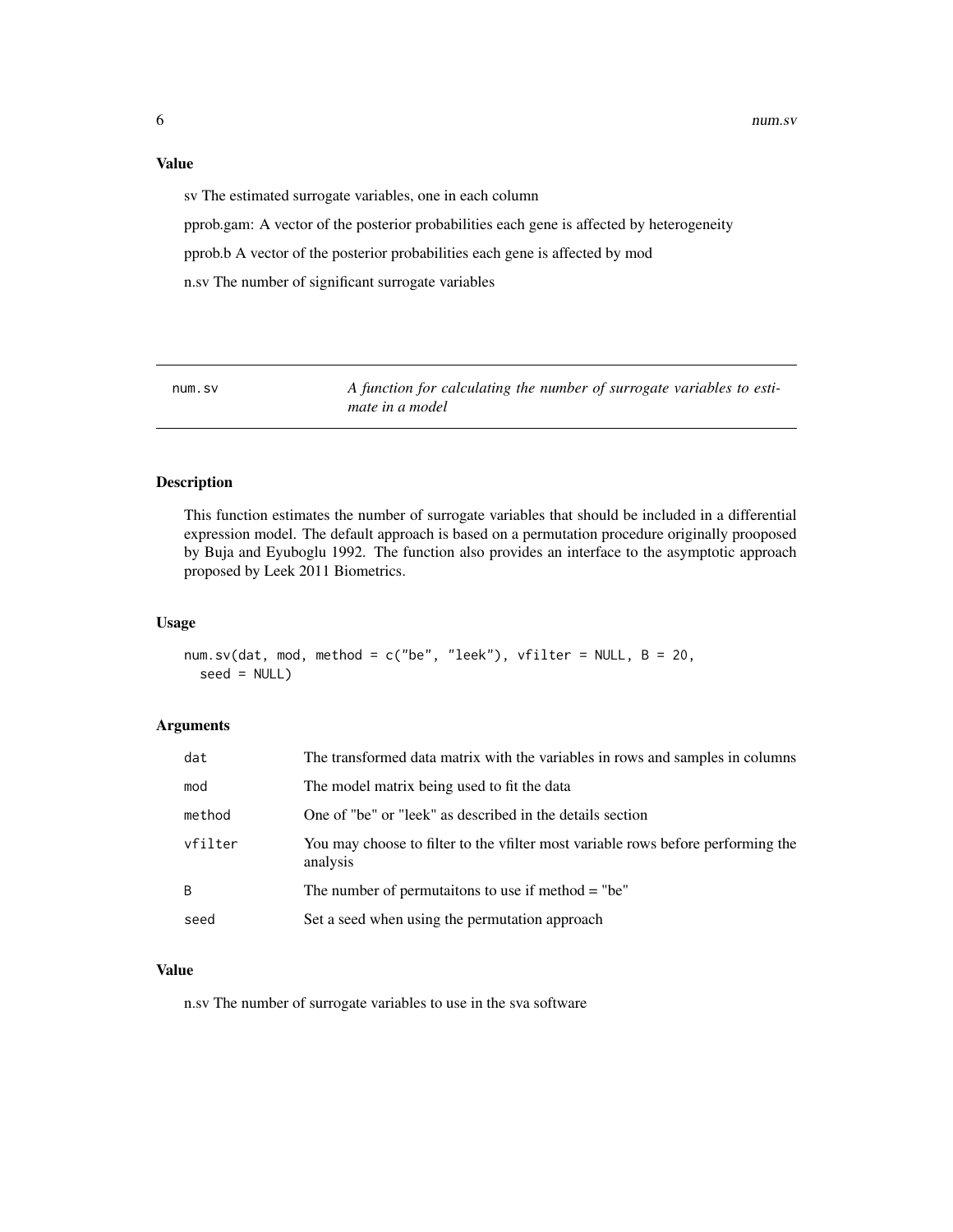<span id="page-6-0"></span>

psva *A function for estimating surrogate variables with the two step approach of Leek and Storey 2007*

#### Description

This function is the implementation of the two step approach for estimating surrogate variables proposed by Leek and Storey 2007 PLoS Genetics. This function is primarily included for backwards compatibility. Newer versions of the sva algorithm are available through [sva](#page-7-1), [svaseq](#page-9-1), with low level functionality available through [irwsva.build](#page-4-1) and [ssva](#page-6-1).

#### Usage

psva(dat, batch, ...)

#### Arguments

| dat   | The transformed data matrix with the variables in rows and samples in columns |
|-------|-------------------------------------------------------------------------------|
| batch | A factor variable giving the known batch levels                               |
| .     | Other arguments to the sva function.                                          |

#### Value

psva.D Data with batch effect removed but biological heterogeneity preserved

#### Author(s)

Elana J. Fertig

<span id="page-6-1"></span>ssva *A function for estimating surrogate variables using a supervised approach*

#### Description

This function implements a supervised surrogate variable analysis approach where genes/probes known to be affected by artifacts but not by the biological variables of interest are assumed to be known in advance. This supervised sva approach can be called through the [sva](#page-7-1) and [svaseq](#page-9-1) functions by specifying controls.

#### Usage

ssva(dat, controls, n.sv)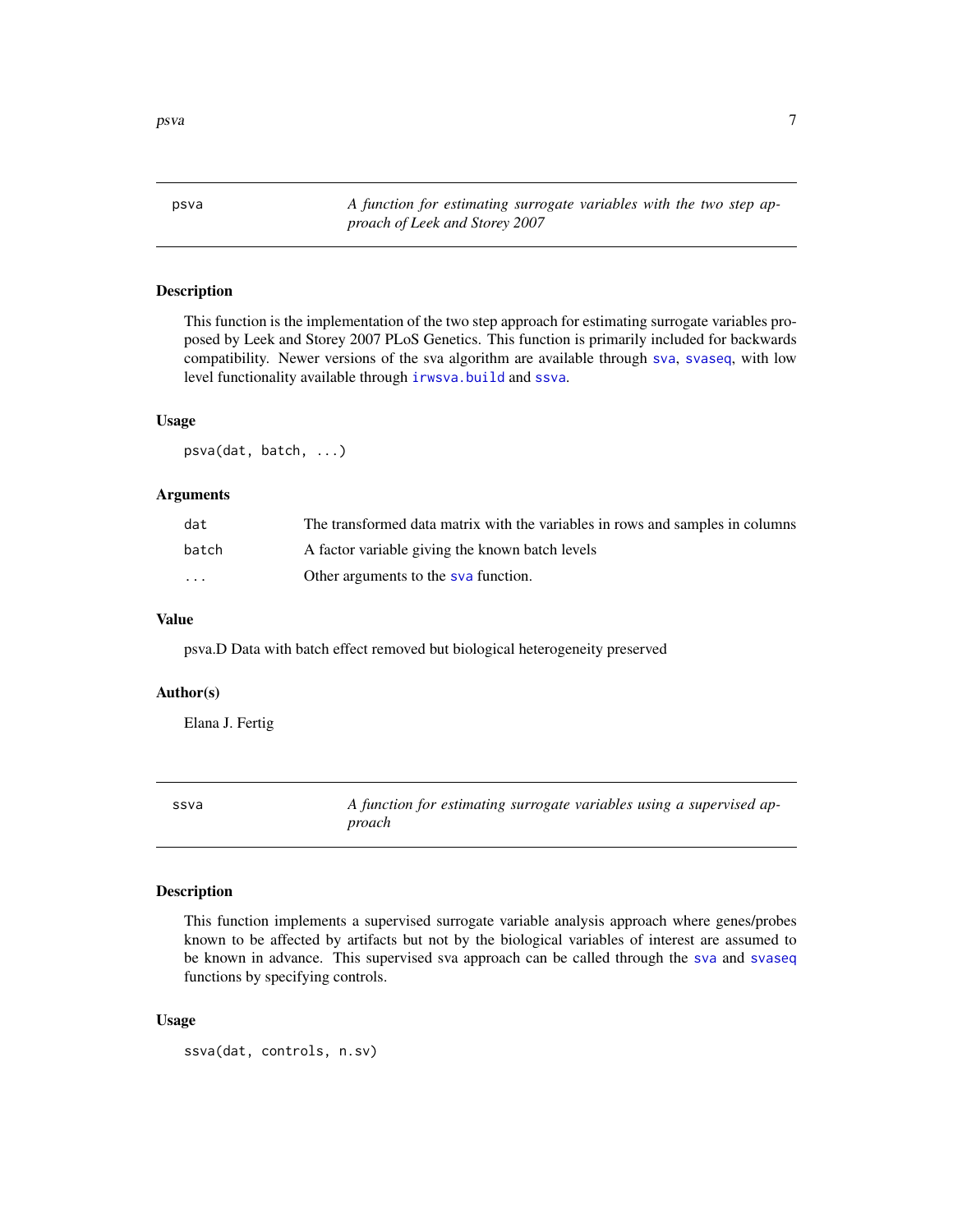#### <span id="page-7-0"></span>**Arguments**

| dat      | The transformed data matrix with the variables in rows and samples in columns                                                                                                                            |
|----------|----------------------------------------------------------------------------------------------------------------------------------------------------------------------------------------------------------|
| controls | A vector of probabilities (between 0 and 1, inclusive) that each gene is a control.<br>A value of 1 means the gene is certainly a control and a value of 0 means the<br>gene is certainly not a control. |
| n.sv     | The number of surogate variables to estimate                                                                                                                                                             |

#### Value

sv The estimated surrogate variables, one in each column

pprob.gam: A vector of the posterior probabilities each gene is affected by heterogeneity (exactly equal to controls for ssva)

pprob.b A vector of the posterior probabilities each gene is affected by mod (always null for ssva)

n.sv The number of significant surrogate variables

<span id="page-7-1"></span>

| sva | sva: a package for removing artifacts from microarray and sequencing |
|-----|----------------------------------------------------------------------|
|     | data                                                                 |

#### Description

sva has functionality to estimate and remove artifacts from high dimensional data the [sva](#page-7-1) function can be used to estimate artifacts from microarray data the [svaseq](#page-9-1) function can be used to estimate artifacts from count-based RNA-sequencing (and other sequencing) data. The [ComBat](#page-1-1) function can be used to remove known batch effecs from microarray data. The [fsva](#page-3-1) function can be used to remove batch effects for prediction problems.

This function is the implementation of the iteratively re-weighted least squares approach for estimating surrogate variables. As a by product, this function produces estimates of the probability of being an empirical control. See the function [empirical.controls](#page-2-1) for a direct estimate of the empirical controls.

#### Usage

```
sva(data, mod, mod0 = NULL, n.sv = NULL, controls = NULL,method = c("irw", "two-step", "supervised"), vfilter = NULL, <math>B = 5</math>,numSVmethod = "be")
```
#### Arguments

| dat  | The transformed data matrix with the variables in rows and samples in columns |
|------|-------------------------------------------------------------------------------|
| mod  | The model matrix being used to fit the data                                   |
| mod0 | The null model being compared when fitting the data                           |
| n.sv | The number of surogate variables to estimate                                  |
|      |                                                                               |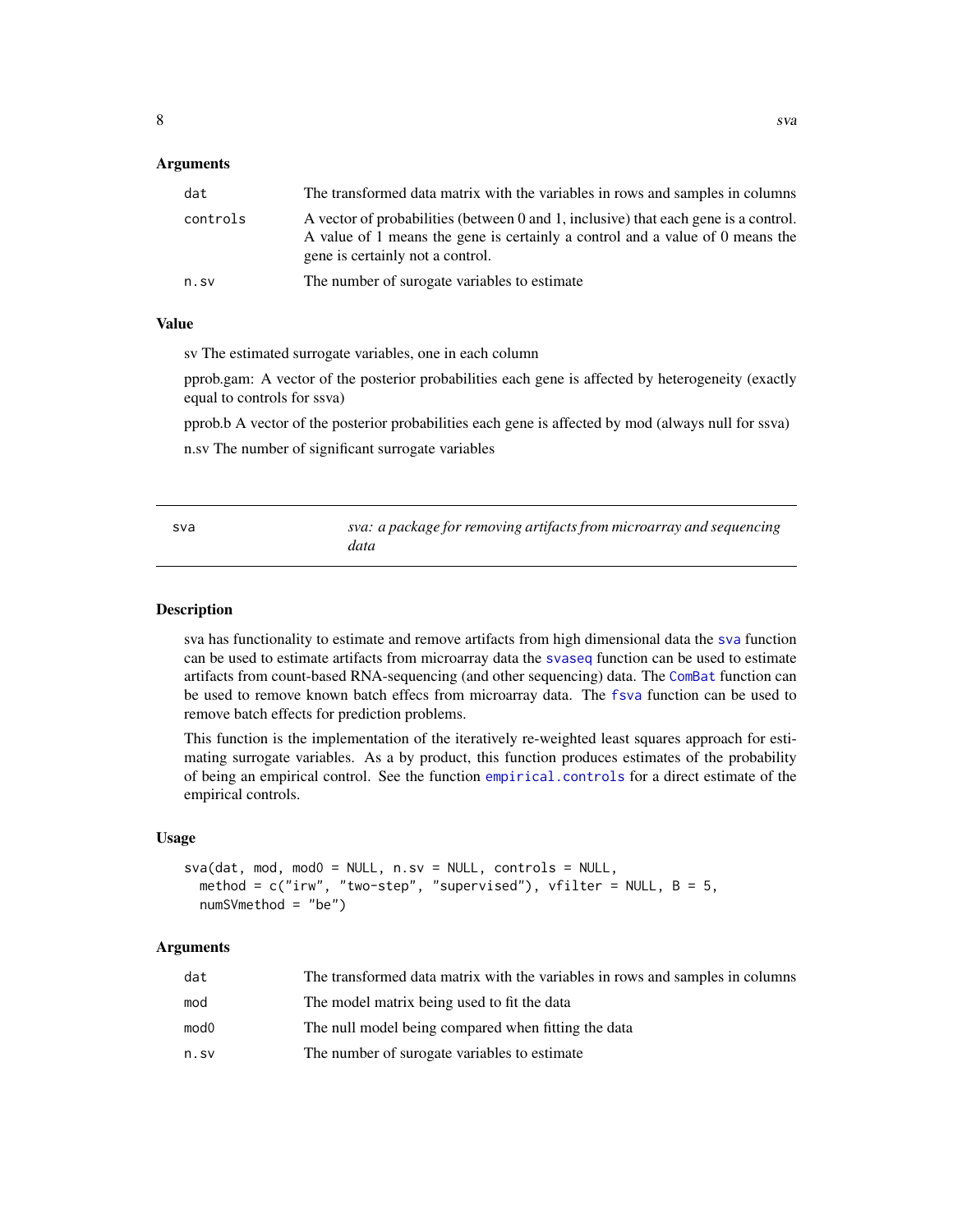| controls     | A vector of probabilities (between 0 and 1, inclusive) that each gene is a control.<br>A value of 1 means the gene is certainly a control and a value of 0 means the<br>gene is certainly not a control. |
|--------------|----------------------------------------------------------------------------------------------------------------------------------------------------------------------------------------------------------|
| method       | For empirical estimation of control probes use "irw". If control probes are<br>known use "supervised"                                                                                                    |
| vfilter      | You may choose to filter to the vfilter most variable rows before performing the<br>analysis. vfilter must be NULL if method is "supervised"                                                             |
| <sup>B</sup> | The number of iterations of the irws a algorithm to perform                                                                                                                                              |
| numSVmethod  | If n.sv is NULL, sva will attempt to estimate the number of needed surrogate<br>variables. This should not be adapted by the user unless they are an expert.                                             |

#### Details

A vignette is available by typing browseVignettes("sva") in the R prompt.

#### Value

sv The estimated surrogate variables, one in each column

pprob.gam: A vector of the posterior probabilities each gene is affected by heterogeneity

pprob.b A vector of the posterior probabilities each gene is affected by mod

n.sv The number of significant surrogate variables

#### Author(s)

Jeffrey T. Leek, W. Evan Johnson, Hilary S. Parker, Andrew E. Jaffe, John D. Storey

#### References

For the package: Leek JT, Johnson WE, Parker HS, Jaffe AE, and Storey JD. (2012) The sva package for removing batch effects and other unwanted variation in high-throughput experiments. Bioinformatics DOI:10.1093/bioinformatics/bts034

For sva: Leek JT and Storey JD. (2008) A general framework for multiple testing dependence. Proceedings of the National Academy of Sciences , 105: 18718-18723.

For sva: Leek JT and Storey JD. (2007) Capturing heterogeneity in gene expression studies by 'Surrogate Variable Analysis'. PLoS Genetics, 3: e161.

For Combat: Johnson WE, Li C, Rabinovic A (2007) Adjusting batch effects in microarray expression data using empirical Bayes methods. Biostatistics, 8 (1), 118-127

For svaseq: Leek JT (2014) svaseq: removing batch and other artifacts from count-based sequencing data. bioRxiv doi: TBD

For fsva: Parker HS, Bravo HC, Leek JT (2013) Removing batch effects for prediction problems with frozen surrogate variable analysis arXiv:1301.3947

For psva: Parker HS, Leek JT, Favorov AV, Considine M, Xia X, Chavan S, Chung CH, Fertig EJ (2014) Preserving biological heterogeneity with a permuted surrogate variable analysis for genomics batch correction Bioinformatics doi: 10.1093/bioinformatics/btu375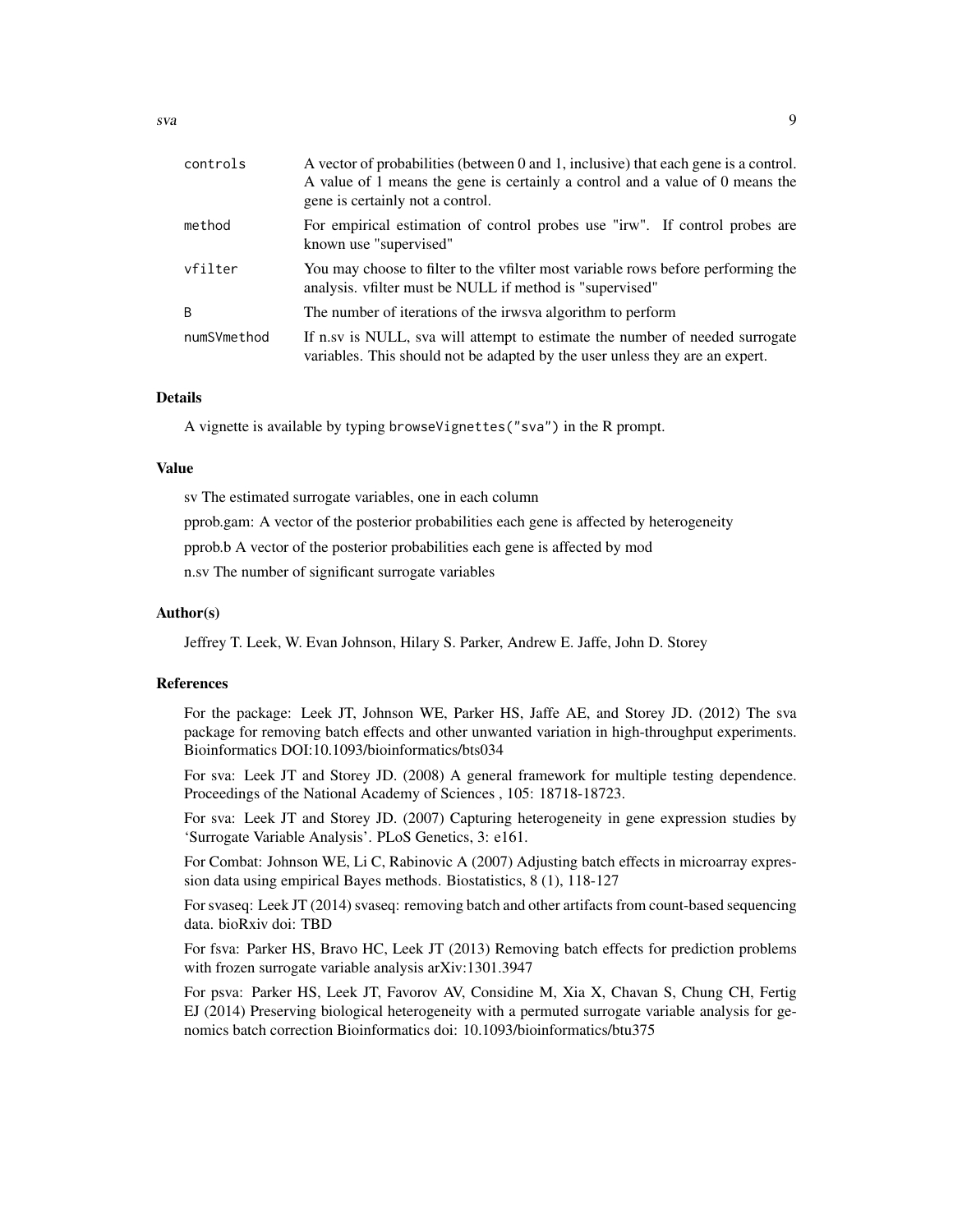<span id="page-9-0"></span>

#### Description

This function is designed to check for degenerate cases in the sva fit and fix the sva object where possible.

#### Usage

sva.check(svaobj, dat, mod, mod0)

#### Arguments

| svaobi           | The transformed data matrix with the variables in rows and samples in columns |
|------------------|-------------------------------------------------------------------------------|
| dat              | The data set that was used to build the surrogate variables                   |
| mod              | The model matrix being used to fit the data                                   |
| mod <sub>0</sub> | The null model matrix being used to fit the data                              |

#### Details

[empirical.controls](#page-2-1) for a direct estimate of the empirical controls.

#### Value

sv The estimated surrogate variables, one in each column pprob.gam: A vector of the posterior probabilities each gene is affected by heterogeneity pprob.b A vector of the posterior probabilities each gene is affected by mod n.sv The number of significant surrogate variables

<span id="page-9-1"></span>svaseq *A function for estimating surrogate variables for count based RNA-seq data.*

#### Description

This function is the implementation of the iteratively re-weighted least squares approach for estimating surrogate variables. As a by product, this function produces estimates of the probability of being an empirical control. This function first applies a moderated log transform as described in Leek 2014 before calculating the surrogate variables. See the function [empirical.controls](#page-2-1) for a direct estimate of the empirical controls.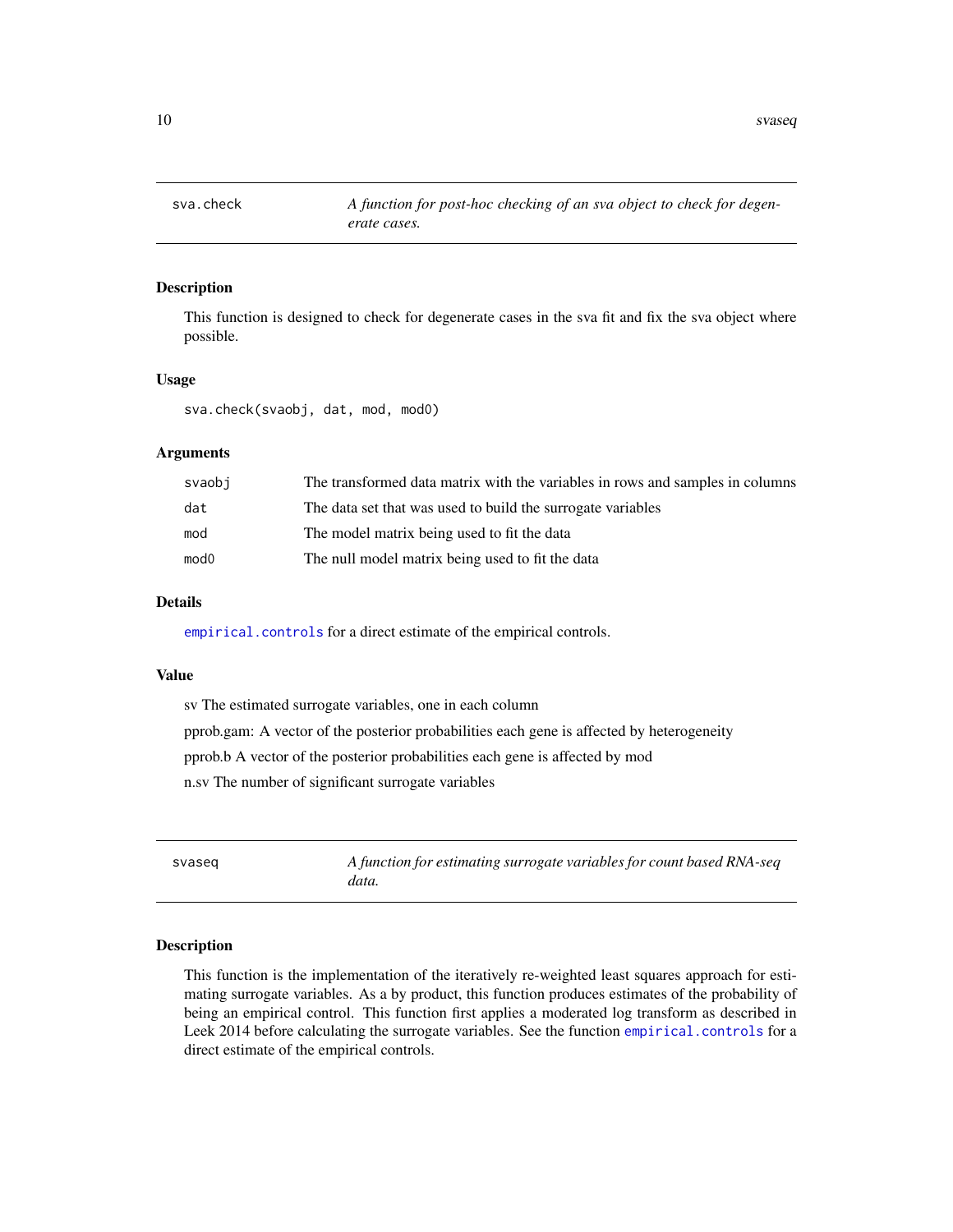#### <span id="page-10-0"></span>twostepsva.build 11

#### Usage

```
svaseq(dat, mod, mod0 = NULL, n.sv = NULL, controls = NULL,
method = c("irw", "two-step", "supervised"), vfilter = NULL, B = 5,
numSVmethod = "be", constant = 1)
```
#### Arguments

| dat         | The transformed data matrix with the variables in rows and samples in columns                                                                                                                            |
|-------------|----------------------------------------------------------------------------------------------------------------------------------------------------------------------------------------------------------|
| mod         | The model matrix being used to fit the data                                                                                                                                                              |
| mod0        | The null model being compared when fitting the data                                                                                                                                                      |
| n.sv        | The number of surogate variables to estimate                                                                                                                                                             |
| controls    | A vector of probabilities (between 0 and 1, inclusive) that each gene is a control.<br>A value of 1 means the gene is certainly a control and a value of 0 means the<br>gene is certainly not a control. |
| method      | For empirical estimation of control probes use "irw". If control probes are<br>known use "supervised"                                                                                                    |
| vfilter     | You may choose to filter to the vfilter most variable rows before performing the<br>analysis. vfilter must be NULL if method is "supervised"                                                             |
| B           | The number of iterations of the irws a algorithm to perform                                                                                                                                              |
| numSVmethod | If n.sv is NULL, sva will attempt to estimate the number of needed surrogate<br>variables. This should not be adapted by the user unless they are an expert.                                             |
| constant    | The function takes $log(data + constant)$ before performing sva. By default con-<br>stant $= 1$ , all values of dat $+$ constant should be positive.                                                     |

#### Value

sv The estimated surrogate variables, one in each column

pprob.gam: A vector of the posterior probabilities each gene is affected by heterogeneity

pprob.b A vector of the posterior probabilities each gene is affected by mod

n.sv The number of significant surrogate variables

| twostepsva.build | A function for estimating surrogate variables with the two step ap- |
|------------------|---------------------------------------------------------------------|
|                  | proach of Leek and Storey 2007                                      |

#### Description

This function is the implementation of the two step approach for estimating surrogate variables proposed by Leek and Storey 2007 PLoS Genetics. This function is primarily included for backwards compatibility. Newer versions of the sva algorithm are available through [sva](#page-7-1), [svaseq](#page-9-1), with low level functionality available through [irwsva.build](#page-4-1) and [ssva](#page-6-1).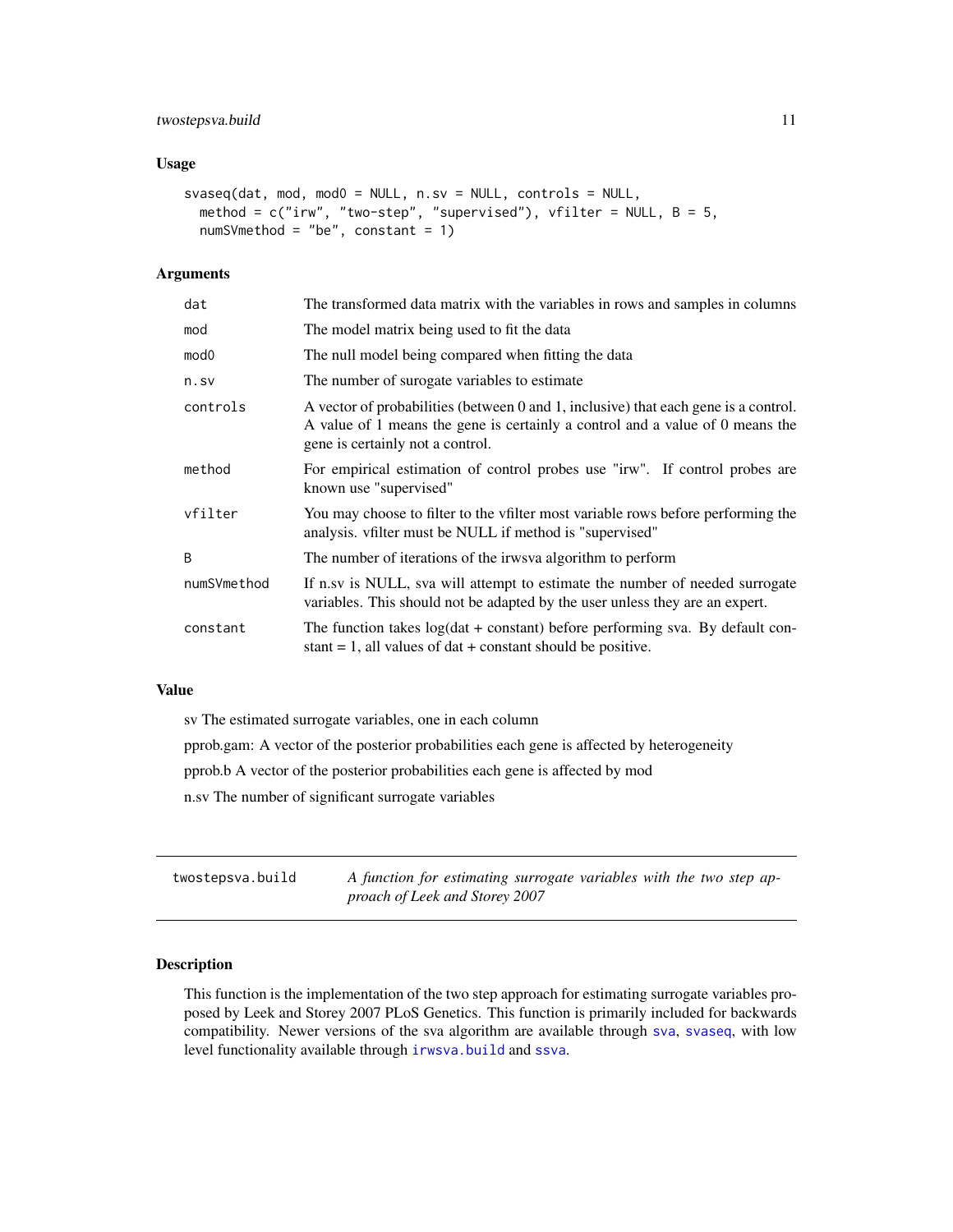#### Usage

twostepsva.build(dat, mod, n.sv)

#### Arguments

| dat  | The transformed data matrix with the variables in rows and samples in columns |
|------|-------------------------------------------------------------------------------|
| mod  | The model matrix being used to fit the data                                   |
| n.sv | The number of surogate variables to estimate                                  |

#### Value

sv The estimated surrogate variables, one in each column

pprob.gam: A vector of the posterior probabilities each gene is affected by heterogeneity

pprob.b A vector of the posterior probabilities each gene is affected by mod (this is always null for the two-step approach)

n.sv The number of significant surrogate variables